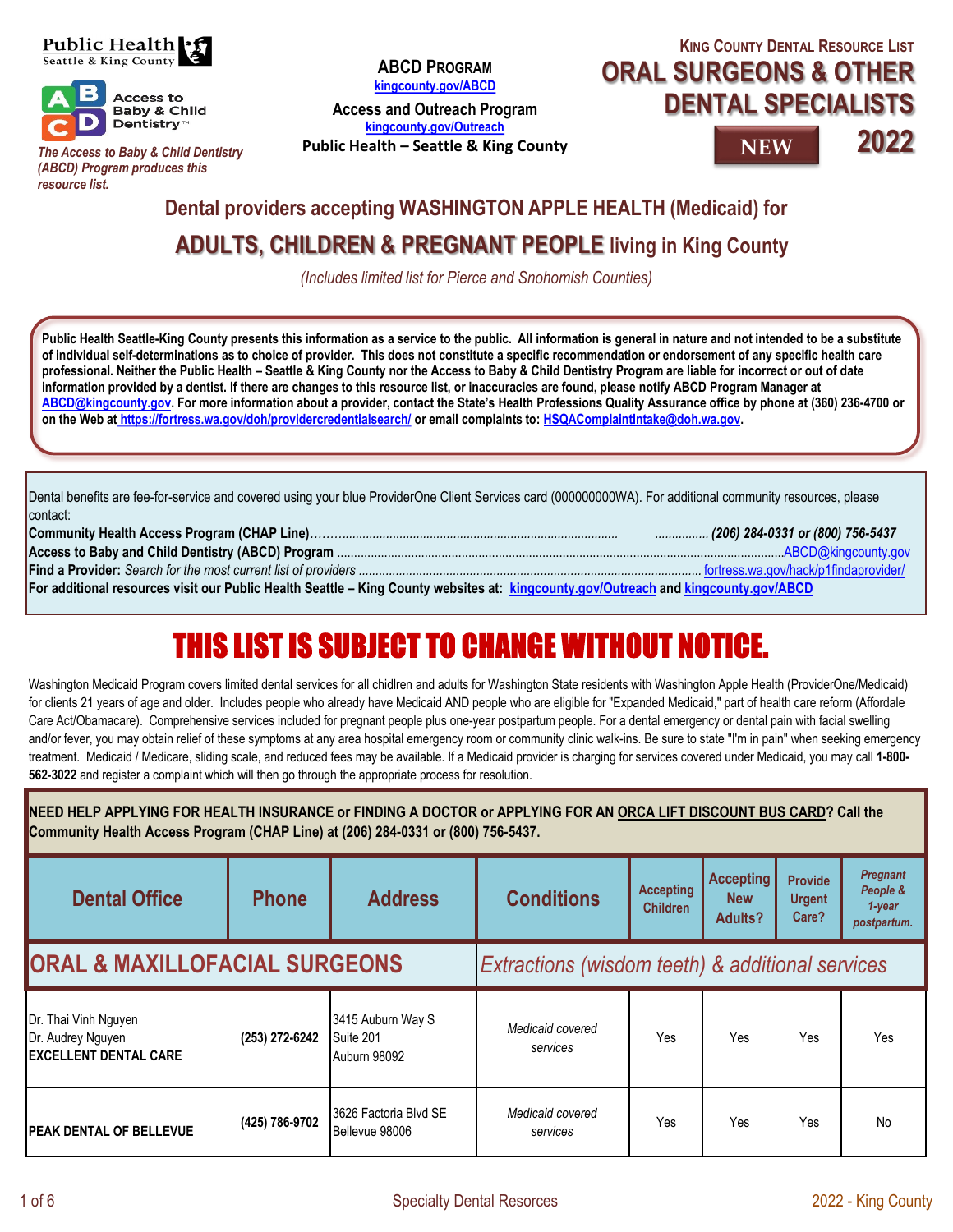| <b>Dental Office</b>                                                                                                          | <b>Phone</b>   | <b>Address</b>                                                             | <b>Conditions</b>                                | <b>Accepting</b><br><b>Children</b> | <b>Accepting</b><br><b>New</b><br><b>Adults?</b> | <b>Provide</b><br><b>Urgent</b><br>Care? | <b>Pregnant</b><br>People &<br>$1 - year$<br>postpartum. |  |
|-------------------------------------------------------------------------------------------------------------------------------|----------------|----------------------------------------------------------------------------|--------------------------------------------------|-------------------------------------|--------------------------------------------------|------------------------------------------|----------------------------------------------------------|--|
| <b>ORAL &amp; MAXILLOFACIAL SURGEONS</b>                                                                                      |                |                                                                            | Extractions (wisdom teeth) & additional services |                                     |                                                  |                                          |                                                          |  |
| Dr. Thi D. Nguyen<br>Dr. Minh-Thu Dang<br><b>ADEN DENTAL</b>                                                                  | (425) 643-1335 | 14010 NE 21st St<br>Bellevue 98007                                         | Medicaid covered<br>services.                    | Yes                                 | Yes                                              |                                          | Yes                                                      |  |
| Dr. Norman Nishikawa<br><b>BELLEVUE DENTAL</b>                                                                                | (425) 641-1902 | 14655 Bel Red Road<br>Suite F103<br>Bellevue 98007                         | Medicaid covered<br>services                     | Yes                                 | Yes                                              | Yes                                      | Yes                                                      |  |
| <b>AFFORDABLE FAMILY DENTISTRY</b><br>at THRASHERS CORNER                                                                     | (425) 686-7797 | 20615 Bothell-Everett Hwy<br>Suite A<br>Bothell 98012                      | Medicaid covered<br>services.                    | Yes                                 | No                                               | Yes                                      | Yes                                                      |  |
| Dr. Thanhha Varedi<br>Dr. Mehran Varedi<br><b>BURIEN DENTAL CLINIC</b>                                                        | (206) 244-1618 | 10427 Ambaum Blvd SW<br>Suite A1<br>Burien 98166                           | Medicaid covered<br>services                     | Yes                                 | Yes                                              | Yes                                      | Yes                                                      |  |
| Dr. Parivash Khajavi<br><b>BURIEN FAMILY DENTAL</b>                                                                           | (206) 988-3968 | 14212 Ambaum Blvd SW<br>Suite 305<br>Burien 98166                          | Medicaid covered<br>services.                    | Yes                                 | Yes                                              | Yes                                      | Yes                                                      |  |
| Dr. Kulwant S. Verraich<br><b>DENTAL SPECIALITY CLINIC</b>                                                                    | (206) 824-7000 | 22613 Pacific Hwy S<br>Des Moines 98198                                    | Medicaid covered<br>services.                    | Yes                                 | Yes                                              | Yes                                      | Yes                                                      |  |
| Dr. Hashim Chothia<br><b>DENTO FACIAL FX INC.</b>                                                                             | (206) 783-9335 | 6514 Phinney Ave N<br>Seattle 98103<br><b>Phinney Ridge</b>                | Oral surgery<br>emergencies only                 | Yes                                 | Yes                                              | Yes                                      | <b>Yes</b>                                               |  |
| Dr. David J. Haralson, MD<br>DAVID J. HARALSON   DMD MD<br>PLLC<br><b>ORAL, IMPLANT &amp;</b><br><b>MAXILLOFACIAL SURGEON</b> | (206) 624-0852 | 509 Olive Way<br><b>Suite 1331</b><br>Seattle 98104<br>Downtown            | Medicaid covered<br>services.                    | Yes                                 | Yes                                              | Yes                                      | Yes                                                      |  |
| <b>ORAL &amp; MAXILLOFACIAL</b><br><b>SURGERY CLINIC AT</b><br><b>HARBORVIEW</b>                                              | (206) 520-5000 | 325 9th Avenue<br>4th Floor<br>Seattle 98104 Main<br>Hospital, West Clinic | Referral from PCP                                | Yes                                 | Yes                                              | No                                       | Yes                                                      |  |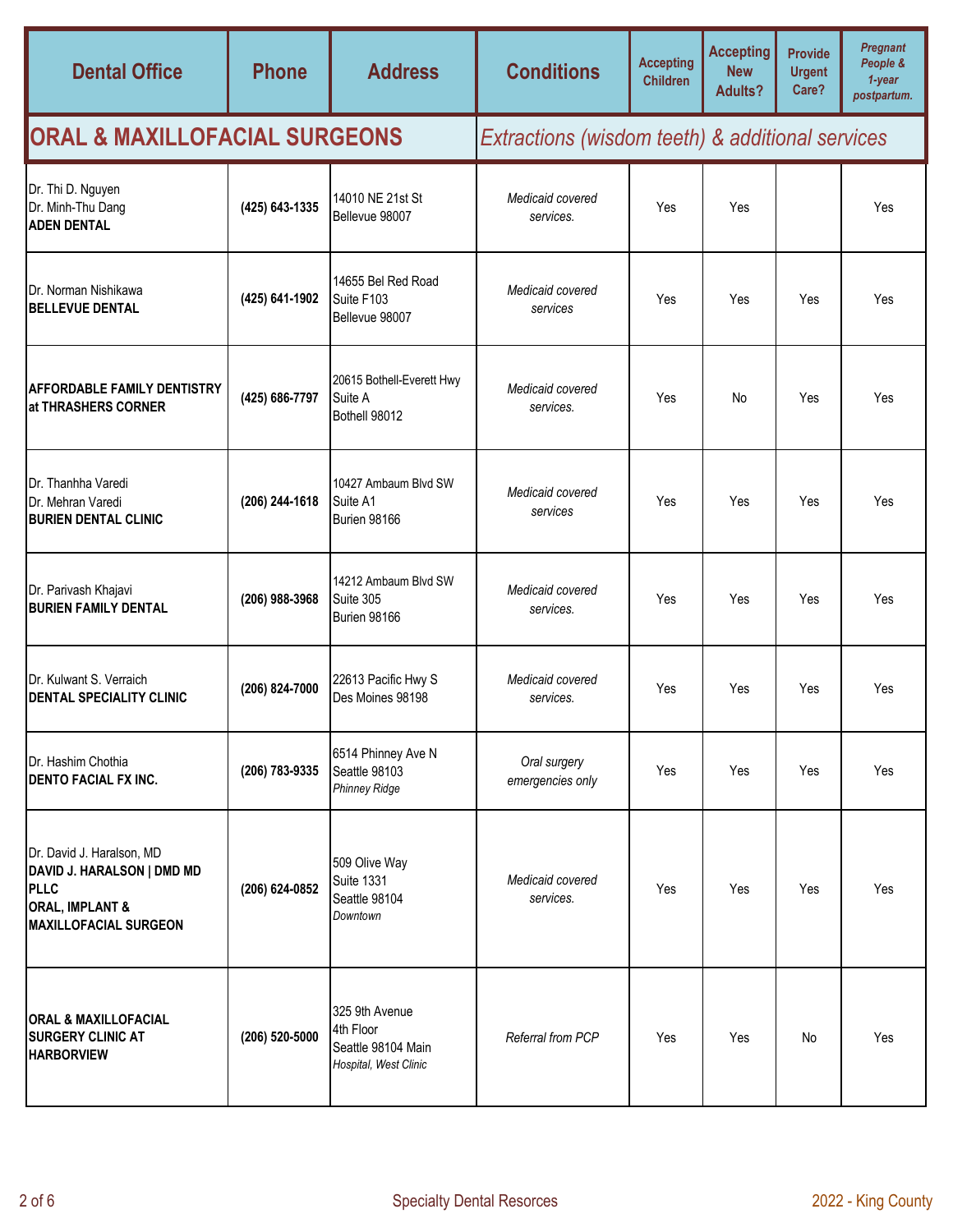| <b>Dental Office</b>                                                                 | <b>Phone</b>   | <b>Address</b>                                                                           | <b>Conditions</b>                                                                                                                                                                                                                                                                            | <b>Accepting</b><br><b>Children</b> | <b>Accepting</b><br><b>New</b><br><b>Adults?</b> | <b>Provide</b><br><b>Urgent</b><br>Care? | <b>Pregnant</b><br>People &<br>$1$ -year<br>postpartum. |  |
|--------------------------------------------------------------------------------------|----------------|------------------------------------------------------------------------------------------|----------------------------------------------------------------------------------------------------------------------------------------------------------------------------------------------------------------------------------------------------------------------------------------------|-------------------------------------|--------------------------------------------------|------------------------------------------|---------------------------------------------------------|--|
| <b>ORAL &amp; MAXILLOFACIAL SURGEONS, contal</b>                                     |                |                                                                                          | Extractions (wisdom teeth) & additional services                                                                                                                                                                                                                                             |                                     |                                                  |                                          |                                                         |  |
| <b>ISWEDISH COMMUNITY</b><br><b>SPECIALITY CLINIC (SCSC)</b><br>(oral surgery only)  | (206) 860-6656 | 801 Broadway Ave<br>Suite 611<br>Seattle 98122                                           | Serving uninsured, Medicaid or<br>income at or below 200%;<br>Referral from a CHC dentist in<br>King County; King County<br>residents only; accept children<br>in some cases, must meet<br>guidelines of program. No<br>commercial dental insurance.<br>Please call for more<br>information. | Yes                                 | Yes                                              | Yes                                      | Yes                                                     |  |
| Dr. Samuel L. Bobek<br><b>ORAL, IMPLANT &amp;</b><br><b>MAXILLOFACIAL SURGEON</b>    | (206) 207-1525 | 600 Broadway<br>Suite 460                                                                | Medicaid covered<br>services.                                                                                                                                                                                                                                                                | Yes                                 | Yes                                              | Yes                                      | Yes                                                     |  |
| <b>AFFORDABLE ORAL SURGERIES</b>                                                     | (206) 315-9937 | 10640 16th Ave SW<br>Seattle 98146                                                       | Medicaid covered<br>services. Diabetics<br>accepted. Call for more<br>information                                                                                                                                                                                                            | Yes                                 | Yes                                              | Yes                                      | Yes                                                     |  |
| <b>ORAL &amp; MAXILLOFACIAL</b><br><b>SURGERY CLINIC</b><br>University of Washington | (206) 543-5860 | 1959 NE Pacific Street<br>Room B-241<br>Seattle 98195<br><b>Health Sciences Building</b> | Requires referral<br>from DDS. Call for more<br>information.                                                                                                                                                                                                                                 | Yes                                 | Yes                                              | Yes                                      | Yes                                                     |  |
| Dr. Kevin Dang<br><b>SILVER CREEK DENTAL &amp; VISION</b><br><b>CARE</b>             | (425) 379-7191 | 10315 19th Avenue SE<br>Suite 102<br>Everett 98208                                       | Medicaid covered<br>services.                                                                                                                                                                                                                                                                | Yes                                 | Yes                                              | Yes                                      | Yes                                                     |  |
| <b>EVERETT DENTAL CLINIC</b>                                                         | (425) 347-0547 | 206 E. Casino Road<br>Suite 4<br>Everett 98208                                           | Limited extractions                                                                                                                                                                                                                                                                          | Yes                                 | Yes                                              | Yes                                      | Yes                                                     |  |
| <b>PEAK DENTAL OF BELLEVUE</b>                                                       | (253) 777-4461 | 3602 6th Avenue<br>Suite 104<br>Tacoma 98406                                             | Medicaid covered<br>services                                                                                                                                                                                                                                                                 | Yes                                 | Yes                                              | Yes                                      | Yes                                                     |  |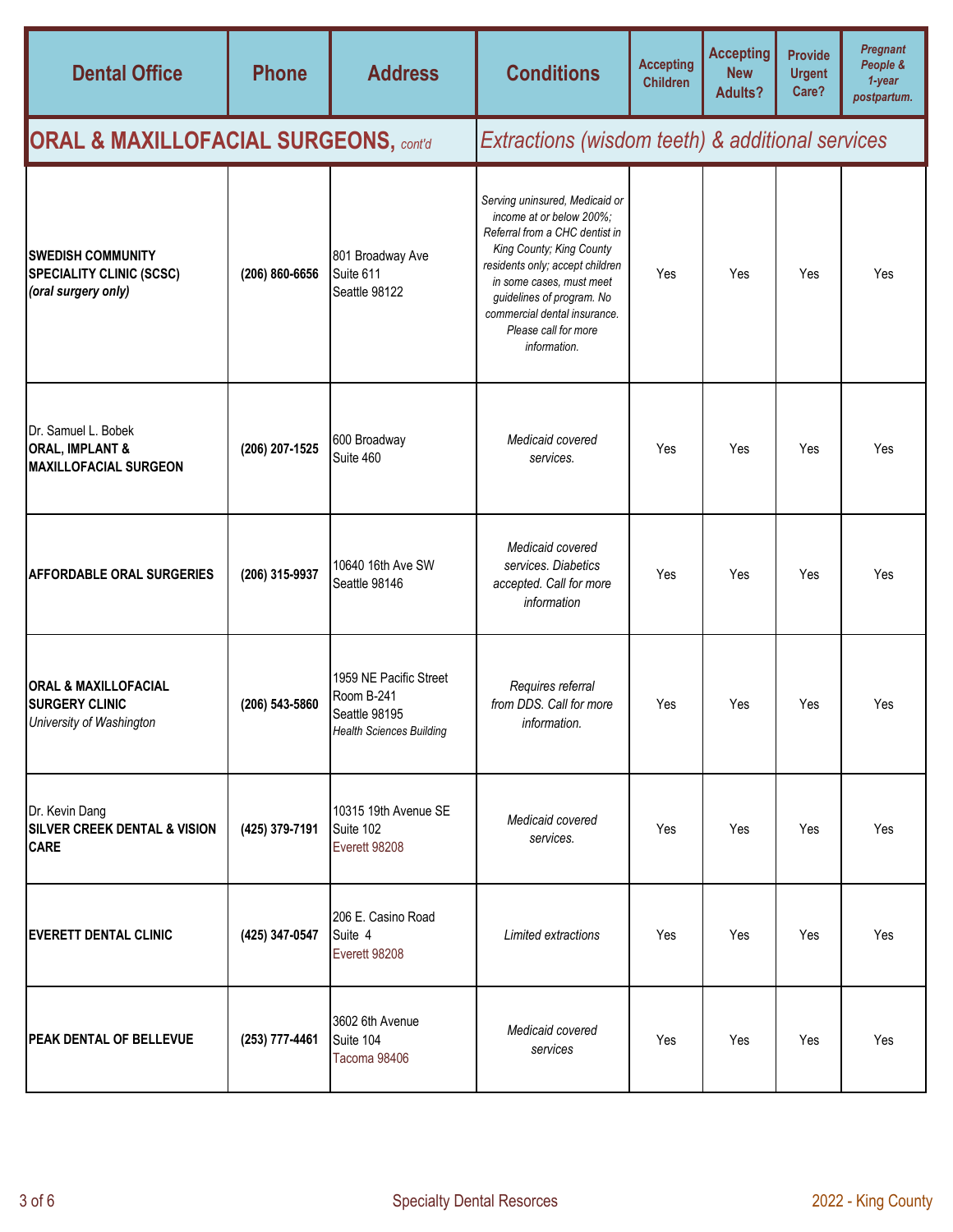| <b>Dental Office</b>                                                                 | <b>Phone</b>   | <b>Address</b>                                                    | <b>Conditions</b>                                            | <b>Accepting</b><br><b>Children</b> | <b>Accepting</b><br><b>New</b><br><b>Adults?</b> | <b>Provide</b><br><b>Urgent</b><br>Care? | <b>Pregnant</b><br>People &<br>$1 - year$<br>postpartum. |  |
|--------------------------------------------------------------------------------------|----------------|-------------------------------------------------------------------|--------------------------------------------------------------|-------------------------------------|--------------------------------------------------|------------------------------------------|----------------------------------------------------------|--|
| <b>ENDODONTISTS</b>                                                                  |                |                                                                   | <b>Root Canal</b>                                            |                                     |                                                  |                                          |                                                          |  |
| Dr. Kulwant S. Verraich<br><b>DENTAL SPECIALITY CLINIC</b>                           | (206) 824-7000 | 22613 Pacific Hwy S<br>Des Moines 98198                           | Medicaid covered<br>services.                                | Yes                                 | Yes                                              | Yes                                      | Yes                                                      |  |
| <b>COMFORT DENTAL</b>                                                                | (253) 839-1007 | 31401 Pacific Hwy S<br>Federal Way 98003                          | Medicaid covered<br>services.                                | Yes                                 | Yes                                              | No                                       | Yes                                                      |  |
| Dr. George McIntyre<br>Dr. Pollene Speed-McIntyre<br><b>RAINIER FAMILY DENTISTRY</b> | (206) 723-2609 | 7923 Rainier Avenue S<br>Seattle 98118                            | Provides root canal<br>services only.                        | Yes                                 | Yes                                              | Yes                                      | Under 18                                                 |  |
| <b>ENDODONTICS GRADUATE CLINIC</b><br>University of Washington                       | (206) 543-3995 | 1959 NE Pacific Street<br>Suite B307<br>Seattle 98195             | Requires referral<br>from DDS.<br>Call for more information. | Yes                                 | Yes                                              | Yes                                      | Yes                                                      |  |
| <b>PERIODONTISTS</b>                                                                 |                |                                                                   | <b>Gum Disease - Gingiva</b>                                 |                                     |                                                  |                                          |                                                          |  |
| Dr. Thai Vinh Nguyen<br>Dr. Audrey T. Nguyen<br><b>EXCELLENT DENTAL CARE</b>         | (253) 275-6242 | 3415 Auburn Way S<br>Suite 201<br>Auburn 98092                    | Medicaid covered<br>services                                 | No                                  | Yes                                              | Yes                                      | No                                                       |  |
| Dr. Kulwant S. Verraich<br><b>DENTAL SPECIALITY CLINIC</b>                           | (206) 824-7000 | 22613 Pacific Hwy S<br>Des Moines 98198                           | Periodontics<br>cleaning only.                               | Yes                                 | Yes                                              | Yes                                      | Yes                                                      |  |
| Dr. Lena M. Arvidson<br><b>GREEN LEAF DENTAL</b>                                     | (206) 203-8810 | 4219 S Othello Street<br><b>Unit 105-D&amp;E</b><br>Seattle 98118 | Medicaid covered<br>services.                                | Yes                                 | Yes                                              | Yes                                      | Yes                                                      |  |
| <b>TMD &amp; TMJ TREATMENTS</b>                                                      |                | Temporomandibular dysfunctions                                    |                                                              |                                     |                                                  |                                          |                                                          |  |
| Dr. Thai Vinh Nguyen<br>Dr. Audrey Nguyen<br><b>EXCELLENT DENTAL CARE</b>            | (253) 272-6242 | 3415 Auburn Way S<br>Suite 201<br>Auburn 98092                    | Medicaid covered<br>services.                                | Yes                                 | Yes                                              | Yes                                      | Yes                                                      |  |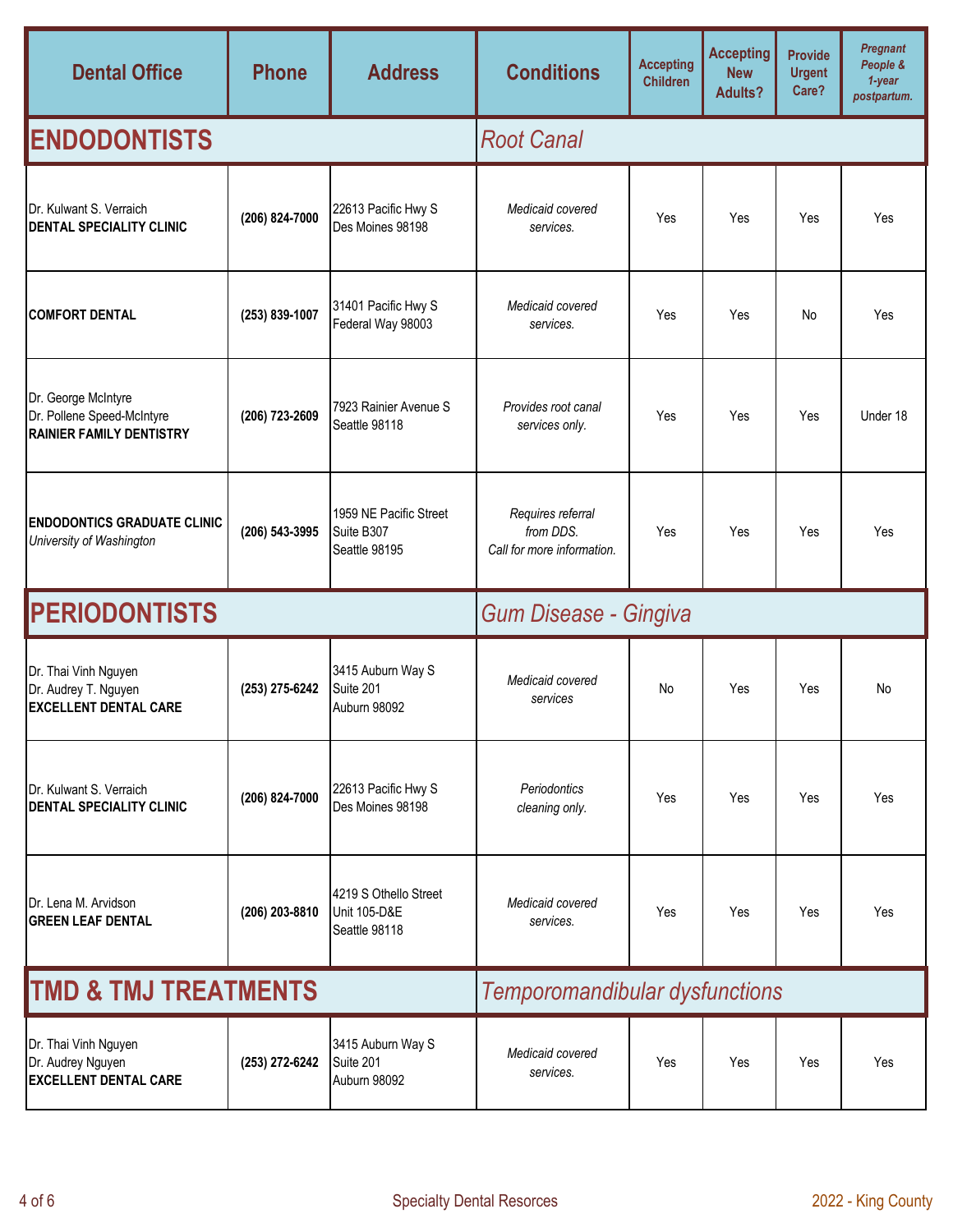| <b>Dental Office</b>                                                                                                                                                  | <b>Phone</b>   | <b>Address</b>                                                                                                                                                                                                                                                                                                                                | <b>Conditions</b>                                                                                                                                                                                                                                                                                                                                                                                                                                                                                                                    | <b>Accepting</b><br><b>Children</b> | <b>Accepting</b><br><b>New</b><br><b>Adults?</b> | <b>Provide</b><br><b>Urgent</b><br>Care? | <b>Pregnant</b><br>People &<br>$1$ -year<br>postpartum. |  |
|-----------------------------------------------------------------------------------------------------------------------------------------------------------------------|----------------|-----------------------------------------------------------------------------------------------------------------------------------------------------------------------------------------------------------------------------------------------------------------------------------------------------------------------------------------------|--------------------------------------------------------------------------------------------------------------------------------------------------------------------------------------------------------------------------------------------------------------------------------------------------------------------------------------------------------------------------------------------------------------------------------------------------------------------------------------------------------------------------------------|-------------------------------------|--------------------------------------------------|------------------------------------------|---------------------------------------------------------|--|
| TMD & TMJ TREATMENTS, $_{control}$                                                                                                                                    |                |                                                                                                                                                                                                                                                                                                                                               | Temporomandibular dysfunctions                                                                                                                                                                                                                                                                                                                                                                                                                                                                                                       |                                     |                                                  |                                          |                                                         |  |
| <b>ORAL &amp; MAXILLOFACIAL</b><br><b>SURGERY CLINIC</b><br>University of Washington                                                                                  | (206) 543-5860 | 1959 NE Pacific Street<br>Room B-241<br>Seattle 98195<br><b>Health Sciences Building</b><br>U-District                                                                                                                                                                                                                                        | Requires referral<br>from DDS. Call for more<br>information.                                                                                                                                                                                                                                                                                                                                                                                                                                                                         | Yes                                 | Yes                                              | Yes                                      | Yes                                                     |  |
| <b>PROSTHODONTISTS</b>                                                                                                                                                |                |                                                                                                                                                                                                                                                                                                                                               | Replacement of missing teeth (dental prosthesis)                                                                                                                                                                                                                                                                                                                                                                                                                                                                                     |                                     |                                                  |                                          |                                                         |  |
| Dr. Mehren Varedi<br><b>BURIEN DENTAL CLINIC</b>                                                                                                                      | (206) 244-1618 | 10427 Ambaum Blvd SW<br>Suite A1<br>Burien 98166                                                                                                                                                                                                                                                                                              | Medicaid covered<br>services                                                                                                                                                                                                                                                                                                                                                                                                                                                                                                         | Yes                                 | Yes                                              | Yes                                      | Yes                                                     |  |
| Dr. H. Shahrasbi<br>A+ DENTAL COSMETIC & IMPLANT                                                                                                                      | (253) 838-2455 | 33516 9th Avenue S<br>Suite 9<br>Federal Way 98003                                                                                                                                                                                                                                                                                            | Medicaid covered<br>services                                                                                                                                                                                                                                                                                                                                                                                                                                                                                                         | Yes                                 | Yes                                              | Yes                                      | Yes                                                     |  |
| <b>APPLE HEALTH (MEDICAID) &amp; DSHS SERVICES</b>                                                                                                                    |                | All phone services will be available from $8:00$ am $- 2:00$ pm every business<br>day. Customers who call in by 2:00 pm will be served that day.                                                                                                                                                                                              |                                                                                                                                                                                                                                                                                                                                                                                                                                                                                                                                      |                                     |                                                  |                                          |                                                         |  |
| <b>DSHS CUSTOMERS SERVICE</b><br><b>HOTLINE</b>                                                                                                                       | (877) 501-2233 | By calling this number you can: $\boxtimes$ Get information; $\boxtimes$ Report changes for cash or food; $\boxtimes$ Complete a review for<br>child care, food or cash; <b>⊠</b> Complete a mid-certification review; <b>⊠</b> Apply for child care; or <b>⊠</b> Complete an eligibility<br>review.                                          |                                                                                                                                                                                                                                                                                                                                                                                                                                                                                                                                      |                                     |                                                  |                                          |                                                         |  |
| <b>APPLE HEALTH   HCA CUSTOMER</b><br><b>HOTLINE</b>                                                                                                                  | (855) 623-9357 | By calling this number you can: Z Receive help with your application for Apple Health (Medicaid); Z Make or report<br>household changes (birth, new address, divorce, marriage, income change, report death, etc.); <b>I</b> Complete<br>eligibility review; or Ø Obtain ProviderOne client ID number. Phone services from 8:00 am - 5:00 pm. |                                                                                                                                                                                                                                                                                                                                                                                                                                                                                                                                      |                                     |                                                  |                                          |                                                         |  |
| <b>MEDICAL INQUIRIES</b>                                                                                                                                              | (800) 562-3022 |                                                                                                                                                                                                                                                                                                                                               | By calling this number you can: $\boxtimes$ Verify health benefits; $\boxtimes$ Request a replacement of your ProviderOne<br>Services Card; Ø Change Healthy Options Plan; or Ø File a complaint against a medical or dental provider.                                                                                                                                                                                                                                                                                               |                                     |                                                  |                                          |                                                         |  |
| <b>COMMUNITY RESOURCES</b>                                                                                                                                            |                |                                                                                                                                                                                                                                                                                                                                               | <b>King County Offered Services</b>                                                                                                                                                                                                                                                                                                                                                                                                                                                                                                  |                                     |                                                  |                                          |                                                         |  |
| <b>COMMUNITY HEALTH ACCESS PROGRAM</b><br>(CHAP) LINE<br>closed 1pm - 2pm for lunch<br>Email CHAP@kingcounty.gov<br>www.kingcounty.gov/Outreach<br><b>DENTISTLINK</b> |                | 206-284-0331<br>800-756-5437<br>844-888-5465                                                                                                                                                                                                                                                                                                  | +Low Cost or Free Health Insurance benefits +Request a replacement of your<br>ProviderOne Service Card ◆ Change your Apple Health Managed Care Plan ◆ Obtain<br>your ProviderOne client ID number + Basic Food Program (food stamps/EBT) + Utilities<br>Discount Program (UDP) +Orca LIFT Reduced Fare Program (bus card) +Free Breast,<br>Cervical & Colon Screening Program (BCCHP) + Prescription Discount Card + COVID-<br>19 Resources<br>Provides free non-profit referral service, connecting everyone to dental care. We can |                                     |                                                  |                                          |                                                         |  |
| call or text if you need assistance<br>booking a dental appointment<br>www.dentistlink.org                                                                            |                |                                                                                                                                                                                                                                                                                                                                               | find the right care for you, whether you are uninsured or insured, including Apple Health<br>(Medicaid).<br>◆ Free dental referral service for anyone in Washington<br>◆ Assistance with transportation to appointments<br>♦ Assistance with childcare<br>◆ Provide interpretation services, if needed                                                                                                                                                                                                                               |                                     |                                                  |                                          |                                                         |  |

# THIS LIST IS SUBJET TO CHANGE WITHOUT NOTICE.